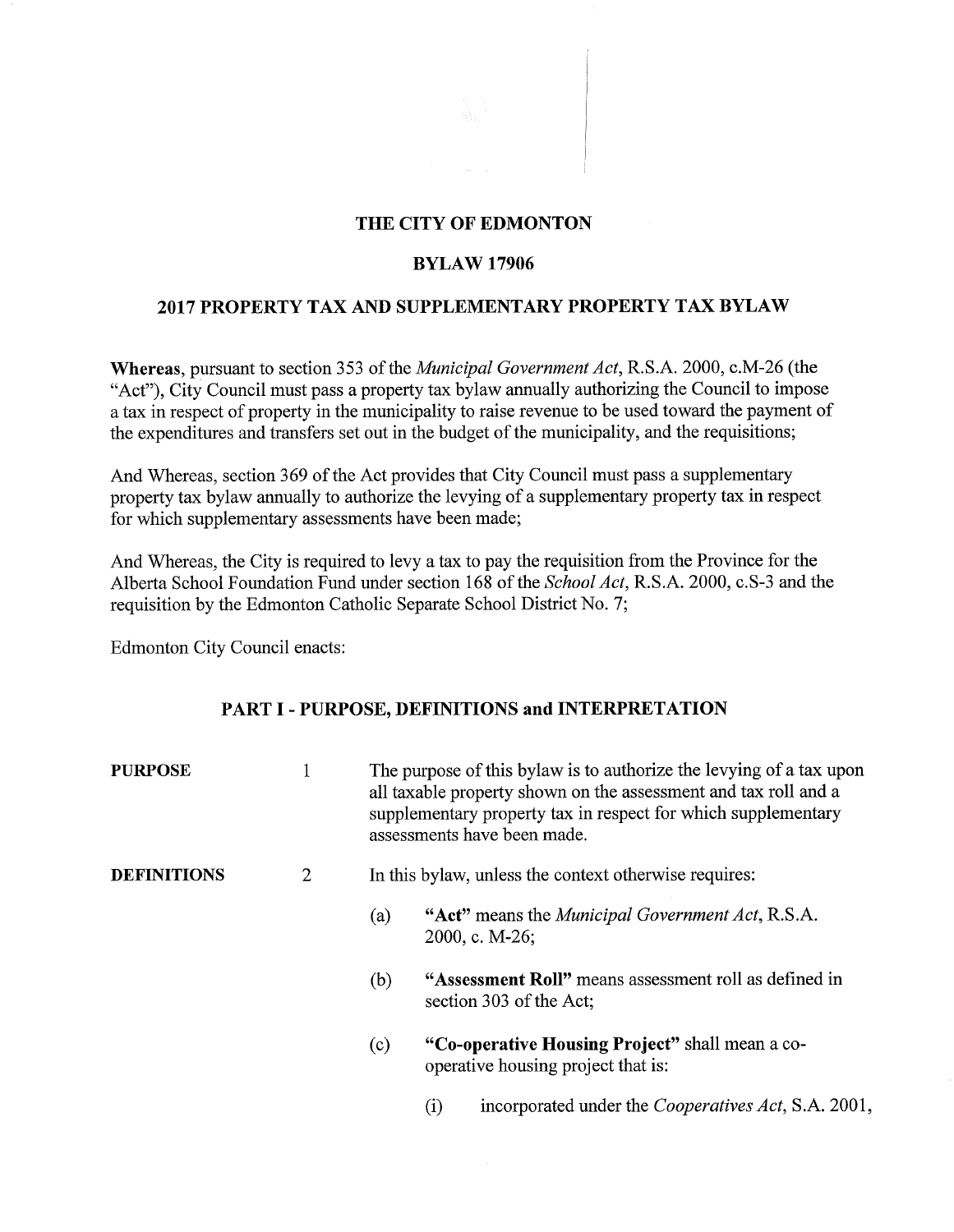c. C-28.1; or;

- (ii) comprised exclusively of the members that are either;
	- (A) members as defined by sections  $1(1)(f)$  and 1(1)(ee) of the *Cooperatives Act;* or
	- (B) the City of Edmonton; or
	- (C) any combination of the above categories of A and B; and
	- (D) includes property owned by a non-profit housing society incorporated under the *Societies Act,* R.S.A. 2000, c. S-14, and occupied by tenants.
- **(d) "Farmland"** means the farmland property as defined in section  $297(4)(a)$  of the Act;
- **(e) "Machinery and Equipment"** means the machinery and equipment used for manufacturing and processing as set out in section 297 of the Act;
- **(f) "Manufactured Home"** means manufactured home as defined in section 284(1)(m) of the Act;
- **(g) "Manufactured Home Community"** means manufactured home community as defined in section 284(1)(n) of the Act;
- **(h) "Mobile Home"** means mobile home as defined in section 284(1)(n.1) of the Act;
- **(i) "Non-Residential Property"** means non-residential property as defined in section 297(4)(b) of the Act;
- **(i) "Other Residential"** means a sub-class of property classified as Class 1 — residential, as set out in section 297 of the *Municipal Government Act,* which includes property, or a portion of property that contains
	- (i) four or more self-contained dwelling units which are used or intended to be used for permanent living accommodations, together with any other buildings or amenity areas located on the property that are ancillary to the dwelling units; or
	- (ii) vacant land that in the future, as designated by a land use bylaw, a neighborhood area structure plan,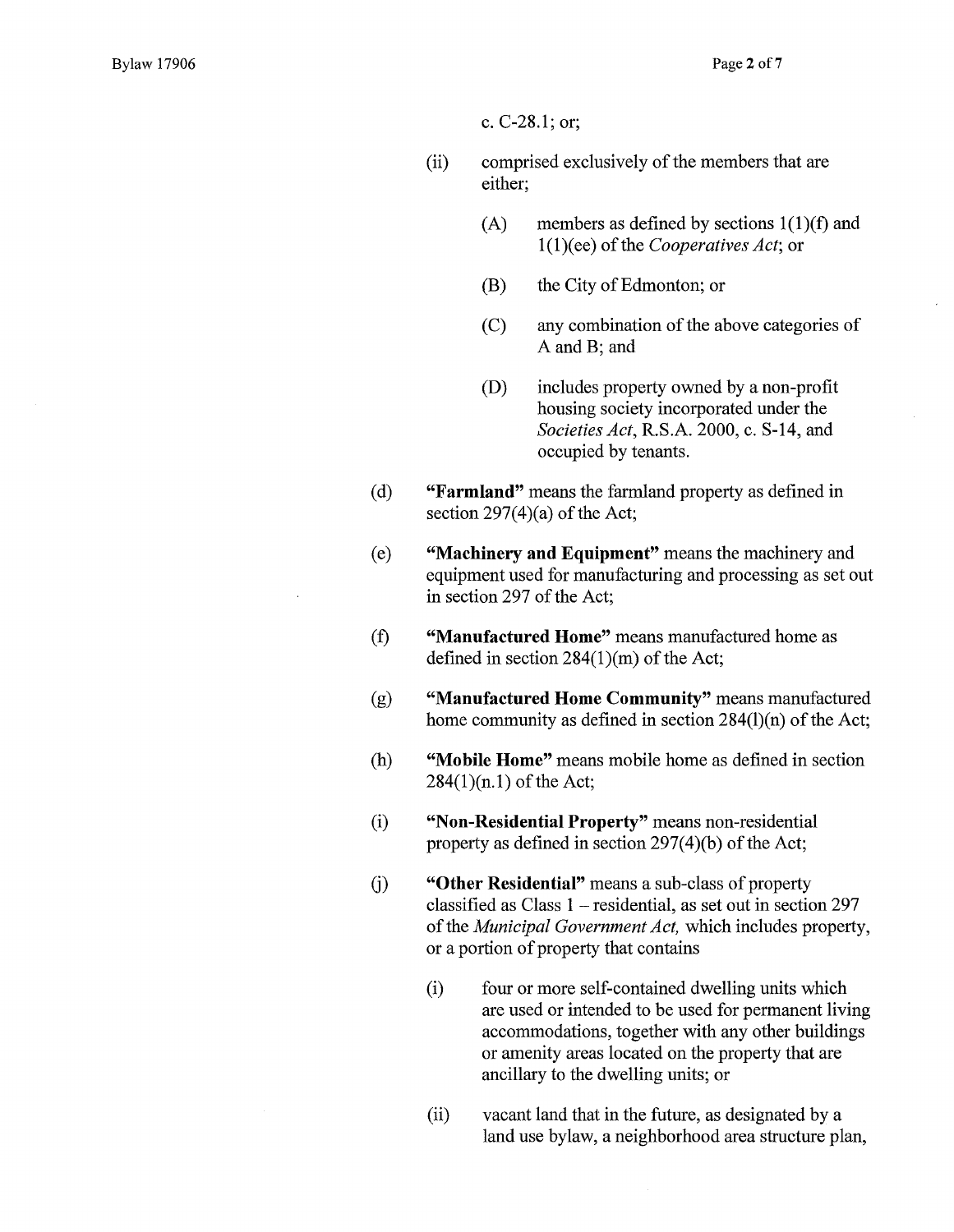$\bar{\kappa}$ 

or an area structure plan, may be developed into a property that contains four or more self-contained dwelling units to be used for permanent living accommodations;

but not including a co-operative housing project.

- $(k)$ **"Property Tax Roll"** means the tax roll as defined in section 329 of the Act;
- **"Residential Assessment Class Property"** means  $(1)$ residential property as defined in section 297(4)(c) of the Act;
- **"Residential"** means a sub-class of property classified as  $(m)$ Class 1 — residential, as set out section 297 of the *Municipal Government Act,* which includes property, or a portion of property, that contains
	- (i) three or less self-contained dwelling units which are used or intended to be used for permanent living accommodations, together with any other buildings or amenity areas located on the property that are ancillary to the dwelling units;
	- (ii) a self-contained dwelling unit and parking area, if any, established under the same condominium plan and any common property associated with the unit;
	- (iii) a co-operative housing project;
	- (iv) a mobile home or manufactured home located on a site in a mobile home or manufactured home community, and any other improvements located on the property owned and occupied by the person occupying the mobile home or manufactured home;
	- (v) vacant land that in the future, as designated by a land use bylaw, a neighborhood area structure plan, or an area structure plan, may be developed into a property used for permanent living accommodations that will not contain more than three self-contained dwelling units;
	- (vi) natural areas and parkland, including an area of land that in the near future may be designated as environmental reserve;

but does not include property that falls into the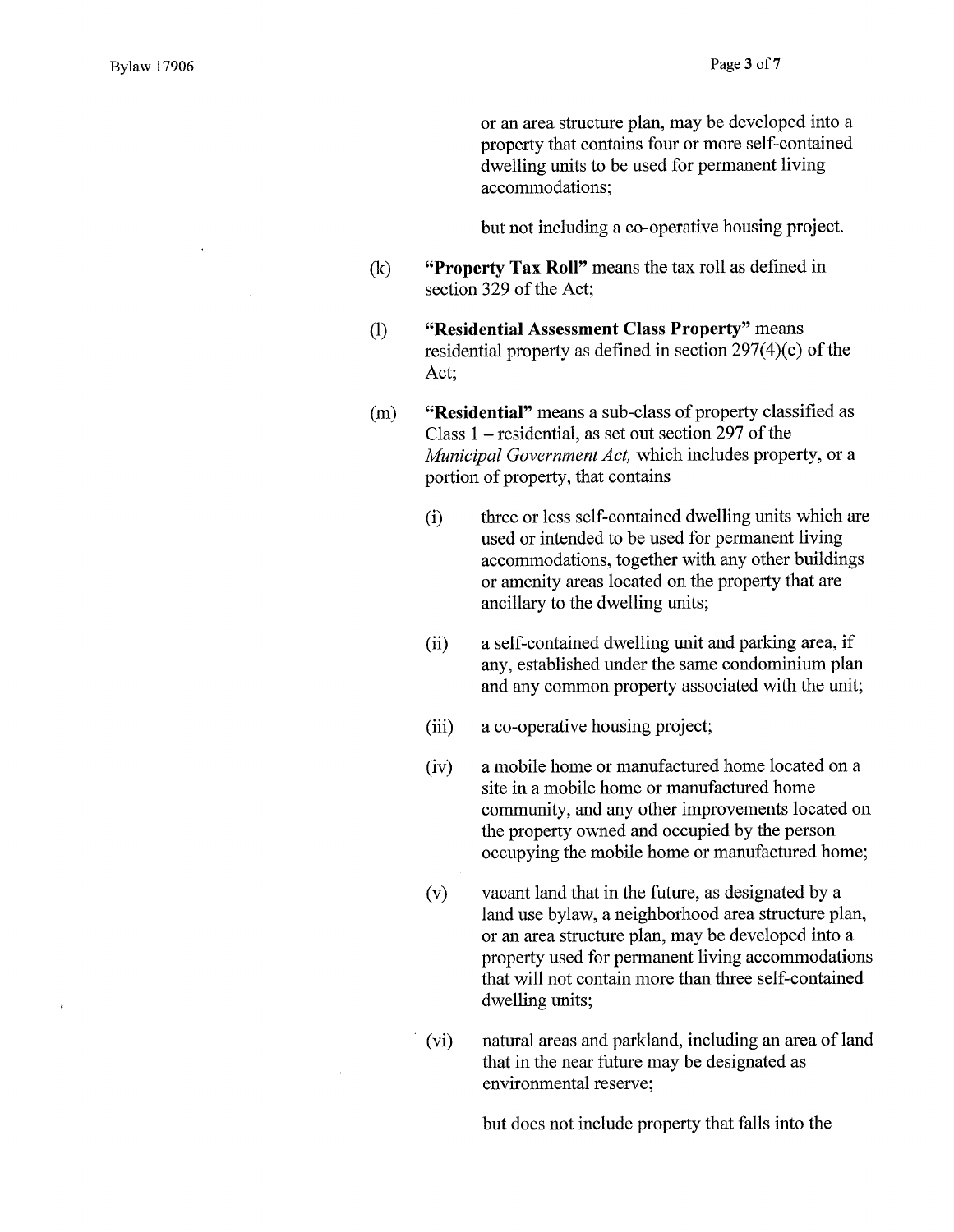Other Residential sub-class.

- **(n) "Supplementary Assessment"** means an assessment made pursuant to section 314 of the Act;
- **(o) "Supplementary Assessment Roll"** means a supplementary assessment roll as defined by section 315 of the Act;
- **(p) "Supplementary Property Tax Roll"** means a supplementary property tax roll as defined by section 369 of the Act.

RULES FOR 3 The marginal notes and headings in this bylaw are for reference INTERPRETATION purposes only.

# **PART II- ASSESSMENT CLASSES AND TAX RATES**

ASSESSMENT 4 For the purpose of the 2017 tax levy and supplementary tax levy,<br>CLASSES AND SUB-all assessed property within the City of Edmonton is hereby CLASSES AND SUB-<br>
all assessed property within the City of Edmonton is hereby<br>
cLASSES<br>
divided into one of the following assessment classes and sub divided into one of the following assessment classes and subclasses:

- (a) Residential Assessment Class Property:
	- (i) Residential;
	- (ii) Other Residential
- (b) Non-Residential Property;
- (c) Farmland;
- (d) Machinery and Equipment.

ALLOWANCE FOR 5 Pursuant to section 359(2) of the Act, for the 2017 tax levy and **NON-COLLECTION** supplementary tax levy there shall be an allowance for the non-<br>OF TAXES collection of taxes at a rate not exceeding the actual rate of taxe collection of taxes at a rate not exceeding the actual rate of taxes uncollected from the previous year's tax levy as determined at the end of the year.

LEVY OF TAX 6 The Chief Administrative Officer is hereby authorized to levy the RATES tax rates set out in Schedule "A" against the assessed value of all taxable property shown on the Assessment Roll and the Supplementary Assessment Roll and classified according to this bylaw.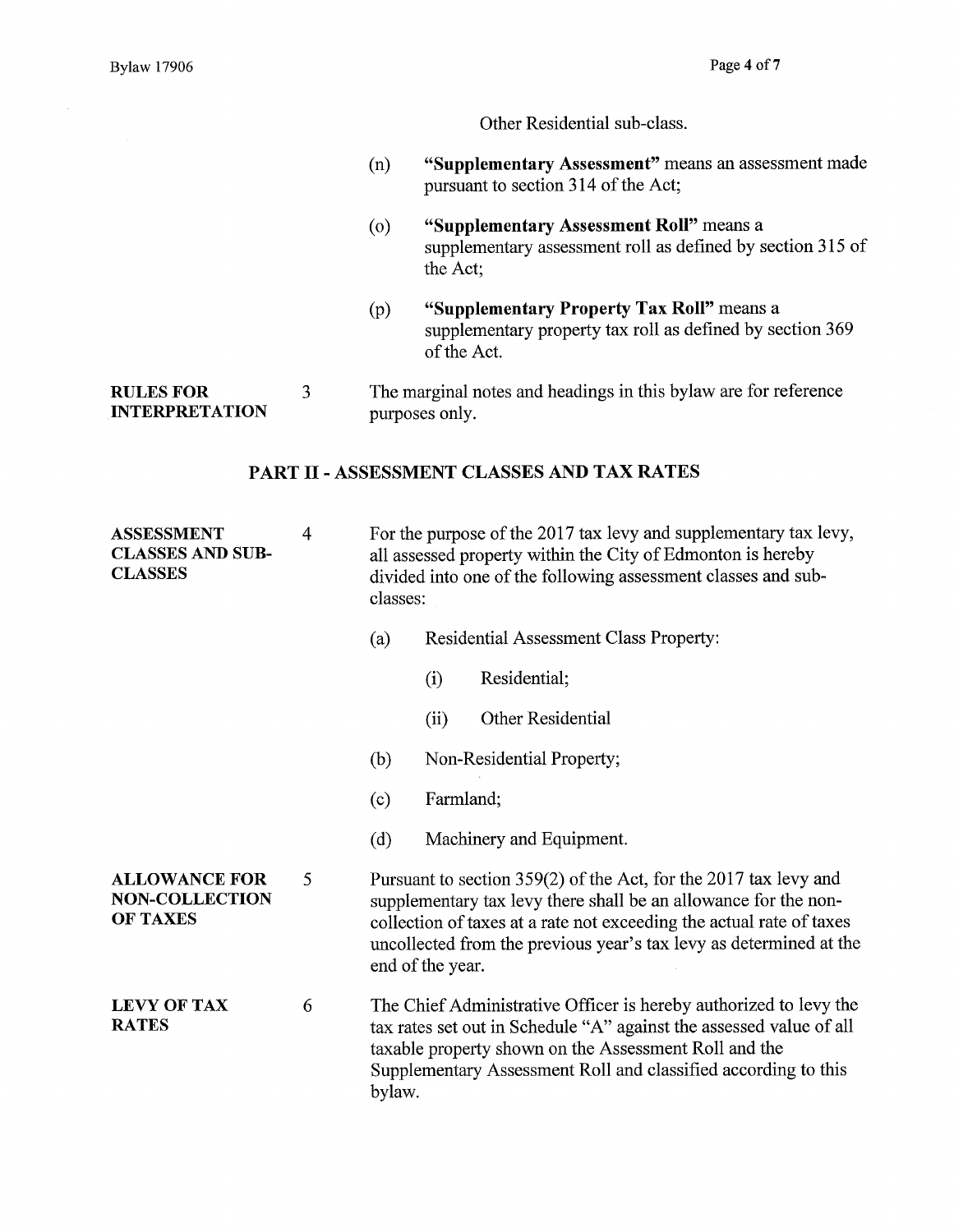# PART III - PROPERTY TAX ROLL AND PROPERTY TAX NOTICES

| PROPERTY TAX<br><b>ROLL</b>                             | $\tau$ | A Property Tax Roll shall be prepared in accordance with section<br>327 of the Act.                                                                                                                                |  |  |
|---------------------------------------------------------|--------|--------------------------------------------------------------------------------------------------------------------------------------------------------------------------------------------------------------------|--|--|
| PROPERTY TAX<br><b>NOTICES</b>                          | 8      | (1) Property tax notices shall be prepared in accordance with section<br>333 of the Act for all taxable property shown on the Assessment<br>Roll.                                                                  |  |  |
|                                                         |        | (2) Property tax notices shall be sent in accordance with section 333<br>and 335 of the Act to the taxpayers.                                                                                                      |  |  |
|                                                         |        | PART IV - SUPPLEMENTARY PROPERTY TAX                                                                                                                                                                               |  |  |
| <b>SUPPLEMENTARY</b><br>PROPERTY TAX<br><b>RATES</b>    | 9      | Subject to the provisions of section 369 of the Act, the<br>supplementary property tax rates for 2017 are the same as the<br>property tax rates set out in Schedule "A".                                           |  |  |
| <b>SUPPLEMENTARY</b><br>PROPERTY TAX<br><b>ROLL</b>     | 10     | A Supplementary Property Tax Roll shall be prepared in<br>accordance with section 369 of the Act.                                                                                                                  |  |  |
| <b>SUPPLEMENTARY</b><br>PROPERTY TAX<br><b>NOTICES</b>  | 11     | (1) Supplementary property tax notices shall be prepared in<br>accordance with section 369 of the Act for all taxable property<br>shown on the Supplementary Property Tax Roll.                                    |  |  |
|                                                         |        | (2) Supplementary property tax notices shall be sent in accordance<br>with section 369 of the Act to the persons liable to pay the taxes.                                                                          |  |  |
|                                                         |        | PART V - GENERAL                                                                                                                                                                                                   |  |  |
| <b>NUMBER AND</b><br><b>GENDER</b><br><b>REFERENCES</b> | 12     | All references in this bylaw will be read with such changes in<br>number and gender as may be appropriate according to whether the<br>reference is to a male or female person, or a corporation or<br>partnership. |  |  |
| <b>REPEALS</b>                                          | 13     | Bylaw 17906 is repealed on May 1, 2027.                                                                                                                                                                            |  |  |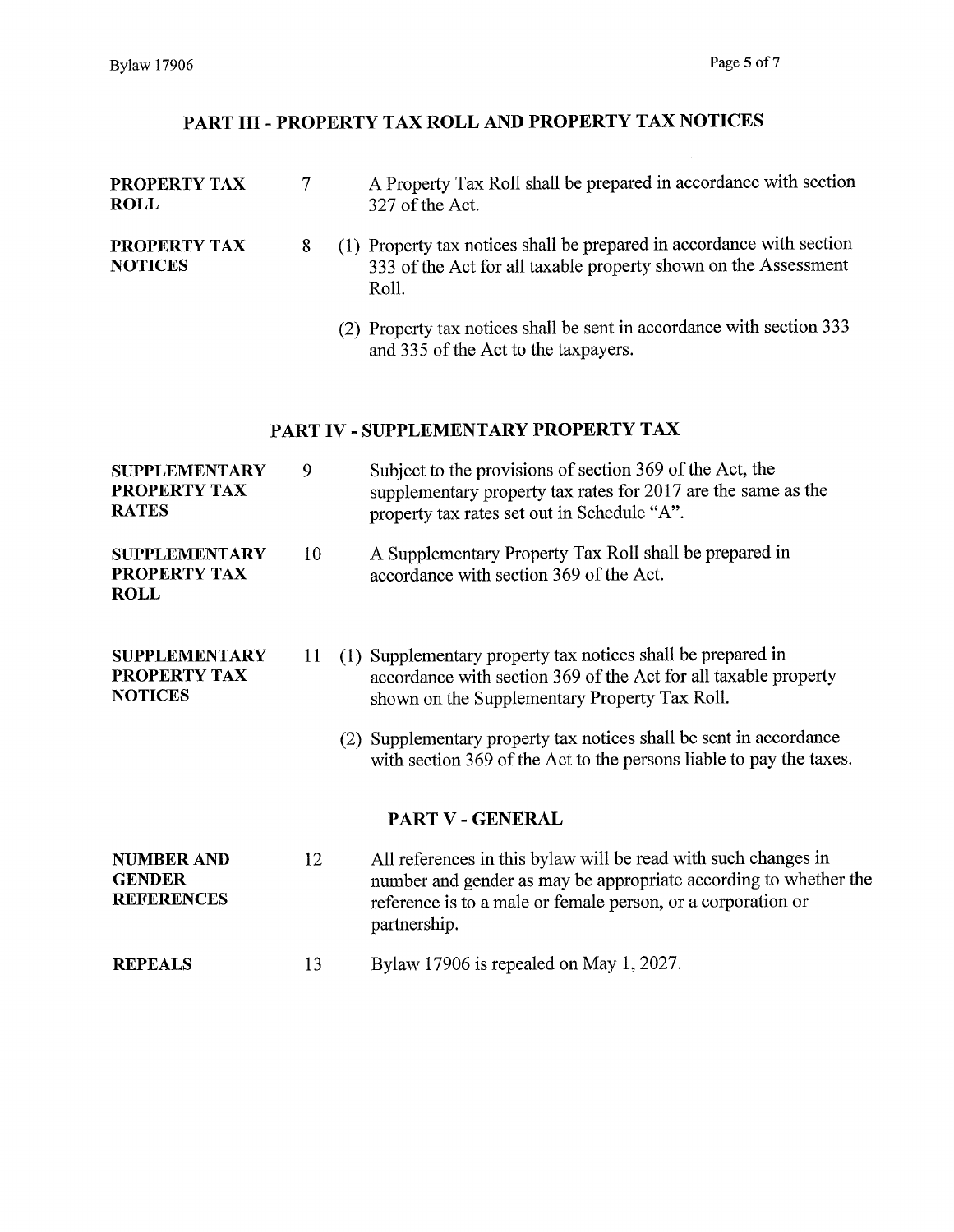EFFECTIVE DATE 14 This bylaw takes effect after third reading and signatures have been completed.

| READ a first time this        | $25^{\text{th}}$ | day of | April | 2017; |
|-------------------------------|------------------|--------|-------|-------|
| READ a second time this       | $25^{\text{th}}$ | day of | April | 2017; |
| READ a third time this        | $25^{\text{th}}$ | day of | April | 2017; |
| $SIGNED AND PASSED this 25th$ |                  | day of | April | 2017. |

 $\bar{z}$ 

THE CITY OF EDMONTON MAYOR CITY CLERK Ĥ